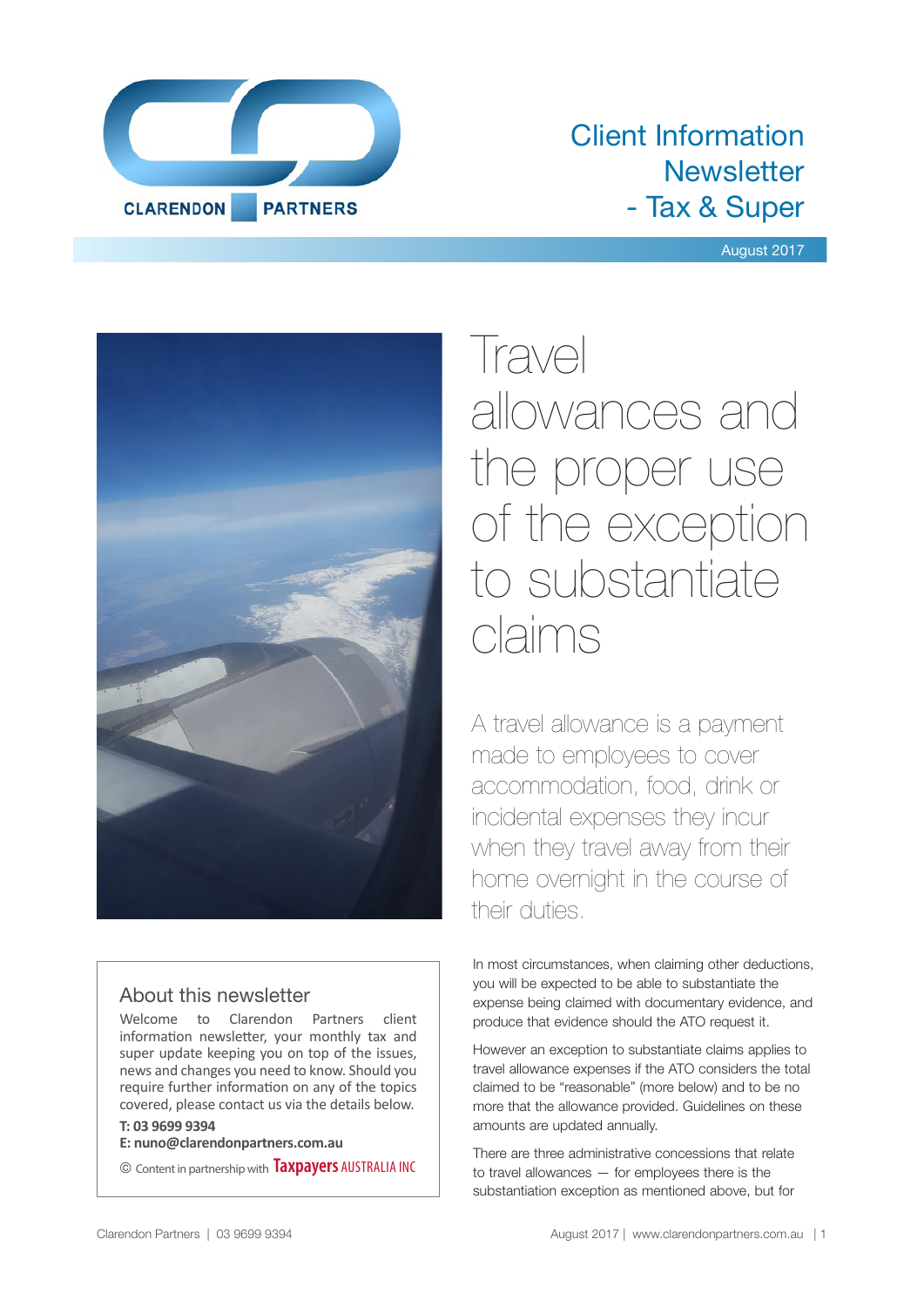employers there is also a withholding exception and a payment summary exception.

Recently the ATO has been at pains to emphasise that the first of these travel allowance concessions does not extinguish the requirement for the employee to actually incur an expense. The taxpayer may not be required to substantiate it in a written form like other deductible work expenses, but the expense must still have actually been incurred to be able to claim a deduction.

It will also pay to remember that if you rely on the exception from substantiation, the ATO may still require you to show the basis for determining the amount claimed, that the expense was actually incurred, and that it was for specific travel costs and for work-related purposes.

And remember, the ATO seems to be at pains to emphasise that this tax time it is targeting work-related expense claims such as travel costs — a point specifically referred to by Tax Commissioner Chris Jordan in an address made to the Press Club in Canberra in early July.

## USE IT (CORRECTLY) OR LOSE IT

The ATO recently announced that it has noticed an increasing disparity between travel allowances paid and deductions claimed for accommodation, meals, and incidentals. The ATO claims that this has increased the incidence of it checking these claims, which has highlighted deficiencies and difficulties for employees in showing the amount claimed was incurred, or was incurred in gaining or producing their assessable income.

The introduction of what has come to be known as "self-assessment" in the mid-1980s meant that while documentary evidence of claims was required, under the substantiation rules at the time this would not have to be attached to an income tax return as a matter of course, but would need to be supplied upon request.

In more modern times, and to reduce the cost of compliance in keeping detailed records, it was decided that certain exclusions from substantiation should be included in the rules — although the ATO has made it clear that if the disparity between allowances paid and deductions claimed continues, the current substantiation exception leeway in regard to travel expenses may be reviewed.

Tax specialists have indicated that this is a strong signal that the ATO seems to be moving away from the exception to substantiation precedent, especially in light of a huge increase in court cases dealing with this area of tax law over the past 12 to 18 months. In fact, in the modern digital transaction world, the case can be made that such exceptions to substantiation are increasingly unnecessary; a point already made by the ATO. This in turn underlines the necessity to get such claims right in the first place.

For now, you can claim a deduction for travel expenses incurred, without meeting the substantiation rules, provided:

- the claim for deduction does not exceed the amount of the travel allowance received
- the travel allowance does not exceed an amount that the ATO considers to be "reasonable".

#### WHAT IS "REASONABLE"?

The ATO publishes guidelines each year on what it considers to be reasonable amounts for a travelling employee (we can show you these estimates if you're interested). These guidelines give a reasonable daily travel allowance amount and take the following factors into consideration:

- destination of travel (broken down into metropolitan cities, country centres within Australia and international countries)
- accommodation
- meals
- other incidentals
- employee annual salary (in ranges)
- specific rates for truck drivers.

Where the travel allowance received by the taxpayer exceeds the amount considered reasonable, the whole deduction will generally be subject to the substantiation rules, which require detailed records of the expenses to be obtained and kept.  $\blacksquare$ 

This information has been prepared without taking into account your objectives, financial situation or needs. Because of this, you should, before acting on this information, consider its appropriateness, having regard to your objectives, financial situation or needs. Liability limited by a scheme approved under professional standards legislation (other than for acts or omissions of financial services licensees).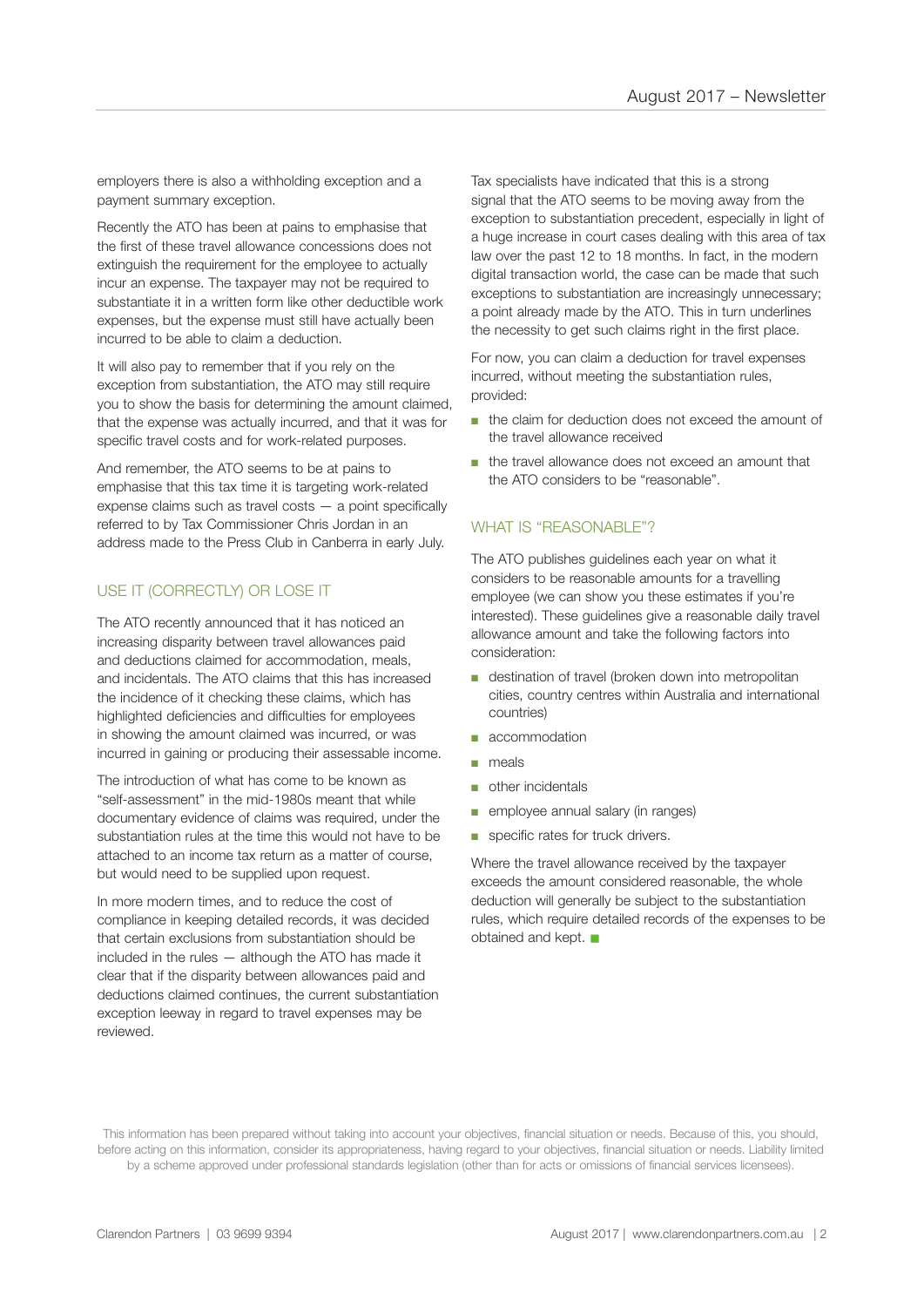Child death benefit recipients and the transfer balance cap



The death of a parent is hard on all those involved, however once the grieving has eased, a time comes to address financial matters. One of these issues can be what happens to any superannuation they have left.

Making things harder is the fact that the new transfer balance cap (TBC) brought in as of July 1, 2017 complicates this matter further. It is important that you consult a professional to ensure that all the matters are properly dealt with.

The questions you need to ask are as follows:

- 1. Is the recipient a child under the definition?
- 2. Is the recipient child already getting their own superannuation income stream as a result of a disability?
- 3. Did the death benefit income stream start before July 1, 2017 or on or after that date?
- 4. If it started on or after, then you further need to ask:
	- whether the deceased parent had a transfer balance account (TBA) before the time of their death
	- if the deceased parent had a TBA, the source of their super interest that the child recipient's income stream comes from
	- § whether the deceased parent had a TBA and also had an excess transfer balance in retirement phase just before the time of their death.

#### Is the recipient a child under the definition?

A child recipient is defined as someone who:

- is under 18 years old, or
- is between 18 and 25 years old and financially dependent on the deceased at the time of their death, or
- **•** has a permanent disability.

Once a child reaches the age of 25 they can no longer receive the death benefit income streams unless they are permanently disabled. At this point, they need to cash out their remaining benefit in the form of a tax-free lump sum payment. (A child includes step-children as well as natural born children and children who have been adopted.)

#### Is the recipient child already getting their own superannuation income stream as a result of a disability?

It is possible that a child may already have commenced a superannuation income stream prior to the death of their parent. In this circumstance, they will already have a personal transfer balance account. This will generally occur where the child is or has become permanently disabled and has commenced an account based pension under that condition of release.

Their personal TBC will be \$1.6 million as at July 1, 2017. With the death of one or more parents they will modify their accounts to also include amounts from their parent. They will effectively have up to three \$1.6 million pension transfer balance caps, as the existing transfer balance cap is disregarded when it comes to assessing their eligibility to receive a death benefit pension.

*cont page*  $5 \Rightarrow$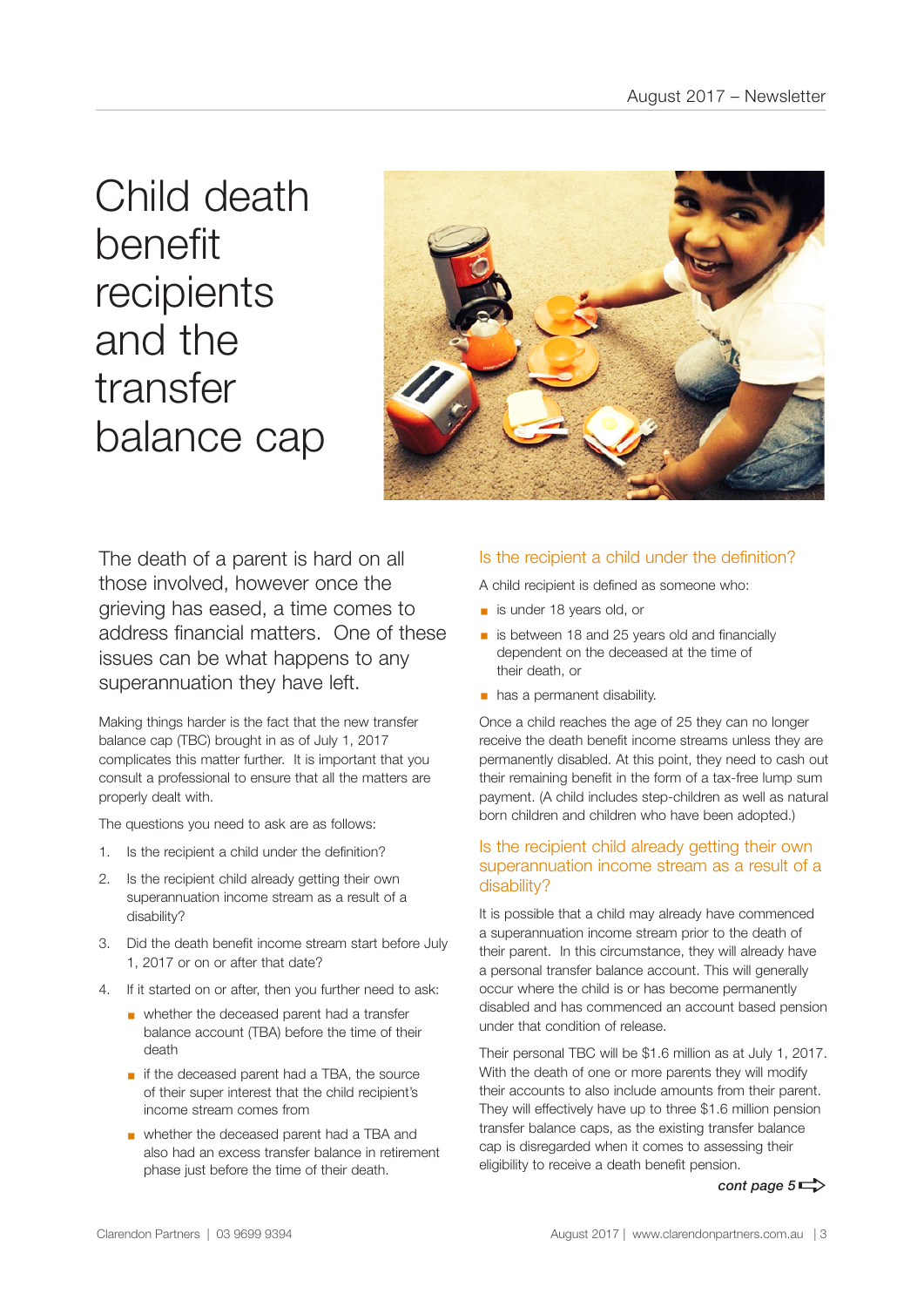

If an SMSF trustee incurs an expense in the usual operation of the fund, this will generally give rise to a deductible expense against assessable income.

Another overarching element to keep in mind with regard to an SMSF can be found in that word "assessable". Any expense incurred to gain or produce non-assessable income (a good example in these cases being a pension) do not give rise to a deduction being available. Also remember that a trustee cannot be "remunerated" for their role.

The ATO states a general principle in its ruling on SMSF deductions, which trustees can keep in mind. This general principle says that expenditure of a superannuation fund "which is not of a capital, private or domestic nature" is deductible to the extent that:

- it has the essential character of an outgoing incurred in gaining or producing assessable income, or
- it has the character of an operating or working expense of a business or is an essential part of the cost of the fund's business operations.

Again in keeping with general taxation principles, if the fund has both accumulation and pension phase accounts, expenses incurred to produce both assessable income as well as to gain non-assessable or exempt income will be required to be apportioned. As there are various methods of apportionment, depending on whether the SMSF's assets are segregated or not, it may

# **Tax deductions specifically for SMSFs**

One overarching fundamental that SMSF trustees should ideally keep in mind is the sole purpose test — that is, every decision made and action taken is required to be seen as being undertaken for the sole purpose of providing retirement benefits for the fund's members.

be best to consult this office. Remember also that some costs can be incurred with managing assets, but care needs to be taken as these may partly support a pension income stream.

# **The specifics**

The ATO has published guidance to allow for certain expenses to be deductible to an SMSF. Its guidance says "the following types of expenses typically incurred by a superannuation fund are ordinarily deductible". They are:

- actuarial costs
- accountancy fees
- audit fees
- costs of complying with a "regulatory provision" (that is, government regulations) unless the cost is a capital expense
- costs in connection with the calculation and payment of benefits to members (but not the cost of the benefit itself)
- investment adviser fees and costs in providing preretirement services to members
- subscriptions for membership paid by a fund to The Association of Superannuation Funds of Australia Limited and other such industry bodies, and
- other administrative costs incurred in managing the fund.

*cont page*  $5 \Rightarrow$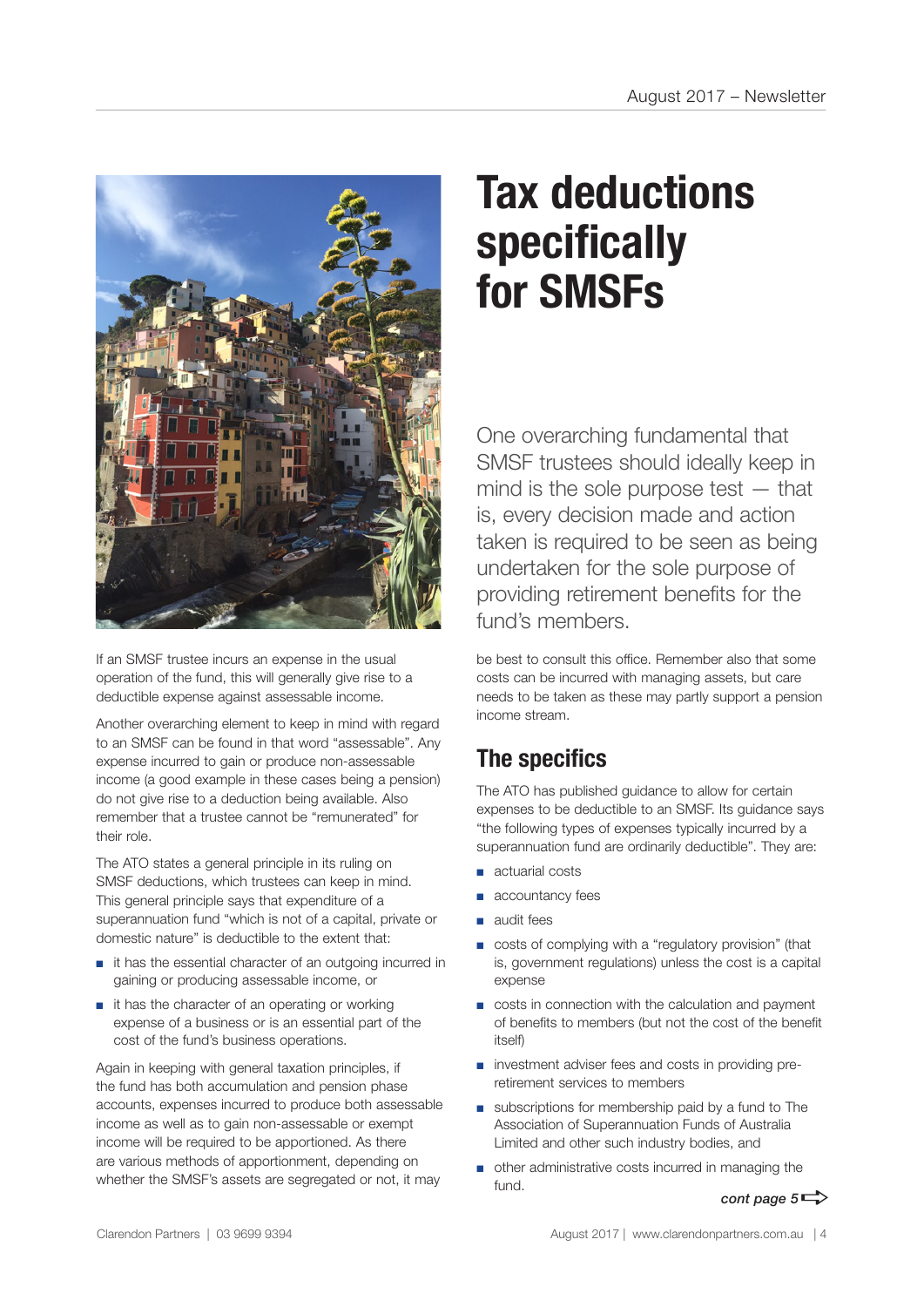#### Tax deductions specifically for SMSFs *cont*

Note: The first two are accompanied by a conditional note inserted by the ATO, which states "except those incurred in complying with, or managing, the fund's income tax affairs and obligations which are ordinarily deductible".

For other expenses that the ATO recognises as being commonly incurred by an SMSF, it makes the following comments:

- the superannuation supervisory levy is deductible as a tax-related expense (however, any penalty for late payment of the levy is not),
- the deductibility of legal expenses usually depends on whether the expenses are of a capital or revenue nature,
- up-front costs incurred in investing money are of a capital nature and are not deductible,
- investment or administration charges levied by a life assurance company or pooled superannuation trust will generally not be deductible to the fund, and
- the costs of amending trust deeds are allowable as a deduction, provided the expenditure is not of a capital nature.

With regards to the latter, the ATO concedes that if deed amendments are made in order to comply with changed government regulations, or are made to ensure the SMSF's day-to-day functioning continues to satisfy compliance obligations, then the costs associated with this can generally be considered to be revenue in nature, and therefore deductible.

However most other deed amendment activities, according to ATO guidance, are deemed to be on capital account, and include:

- establishing a trust,
- executing a new deed for an existing fund, and
- amending a deed to enlarge or significantly alter the scope of activities.

Remember also, when paying for any SMSF expenses, to ensure they are made from the fund's account, not your own or a company account. There is the risk that such payments could be considered a "loan" to the fund. Likewise, all invoices should include the full name of the SMSF as well as the correct relevant details. $\blacksquare$ 

#### Child death benefit recipients and the transfer cap *cont from p3*

## Death benefit income stream started before July 1, 2017

If the child is receiving the death benefit income stream prior to July 1, 2017, then the process is relatively simple. The cap increment is equal to \$1.6 million, and thus the child benefit recipient can receive up to \$1.6 million without exceeding their modified transfer balance cap.

However it is important to understand that the child recipient is only entitled to their share of the deceased parent's cap. If it is one child then it will be all of the cap, however if there are two or more children receiving a percentage then their modified cap will be their percentage, not the total of \$1.6 million.

### Death benefit started on or after July 1, 2017 — No transfer balance account

For children that commence a death benefit pension on or after July 1, 2017, where a deceased parent does not have a TBA as a result of being in accumulation at the date of their death, they will be entitled to their share of their deceased parent's TBC.

#### Death benefit started on or after July 1, 2017 — Transfer balance account exists at time of parent's death

Where the deceased parent had a TBA at the time of death, then the outcome is dependent on what type

of death benefit income stream that it comes from. Only death benefit income streams that come from a retirement phase interest of the deceased parent can be included in the cap increment. This can disadvantage a child beneficiary where the death benefit comes from the parent's accumulation increment, because in that case transfers from the accumulation phase incur no cap increments.

An amount will generally be considered to be from the retirement phase of the deceased parent where the amount came from superannuation interests supporting income streams payable to them just before their death. This includes any income earned after death but prior to transfer to a death benefit income stream.

### Death benefit started on or after July 1, 2017 — Excess transfer balance in retirement phase just before the time of death

In the situation where at the time of the death the parent had an excess transfer balance, the child recipient's cap increment is reduced by their share of the parent's excess amount.

This effectively means that where a deceased parent has an excess transfer balance, this amount is deducted from the value of the deceased's superannuation pension at the date of death.  $\blacksquare$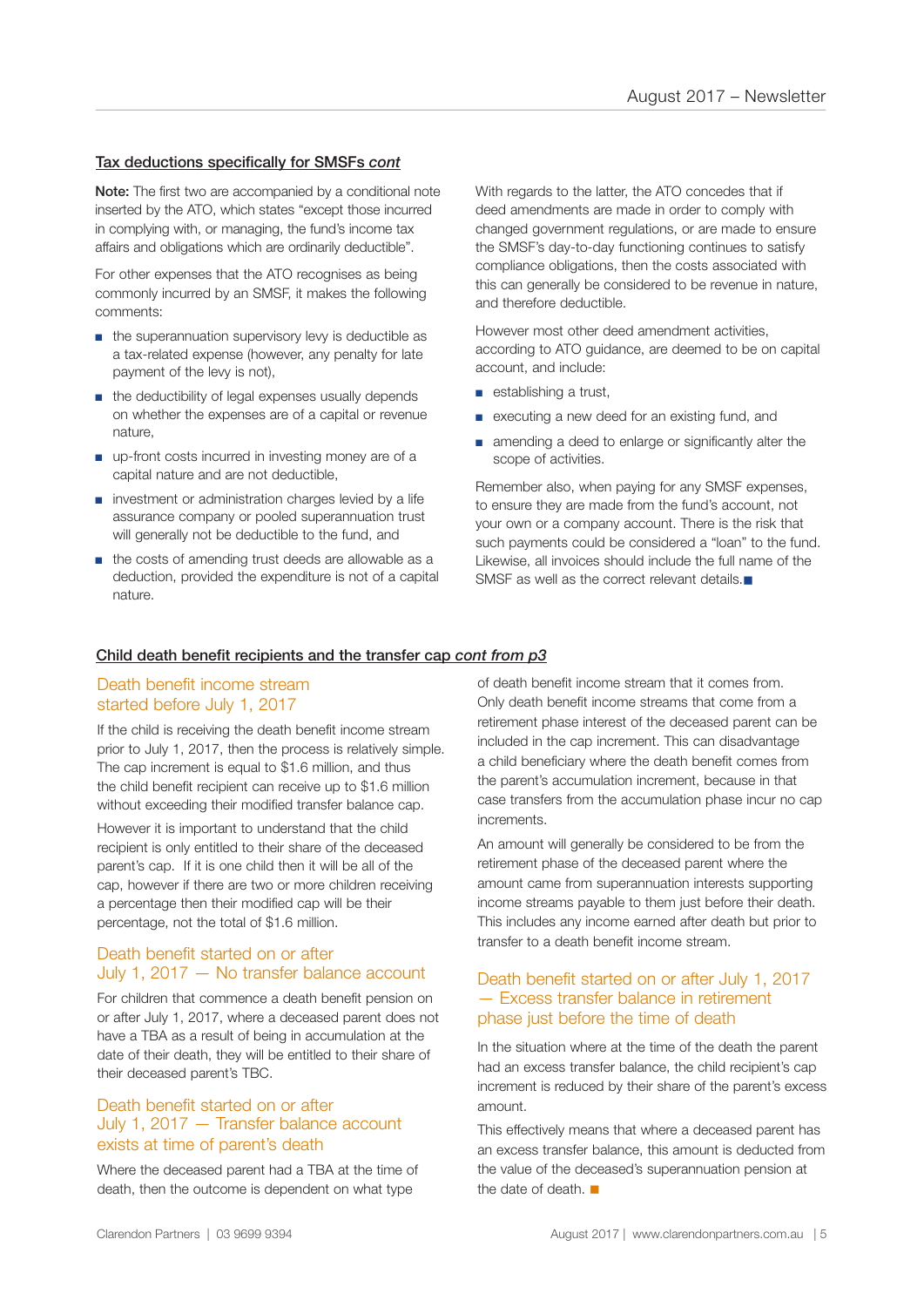

# Deductions for finance on a rental property

Interest can be claimed for the cost of funds borrowed to purchase a rental property and to meet maintenance costs or running expenses while the rental property is being let (or is available to be let) under a commercial arrangement to generate assessable income.

In these circumstances the interest paid is deductible even if it exceeds the income generated. The deductibility of interest is to be determined from the purpose for the borrowing and use to which the borrowed funds are put.

# **EXAMPLE**

Philip borrows \$300,000 with the intention that it be used to acquire a unit in a new apartment building. He intends to lease the unit out to derive rental income. The builder has financial difficulties and Philip is able to acquire the unit for \$275,000, which he then makes available for rental. Philip uses the balance of \$25,000 to have an extended overseas holiday.

Philip would be entitled to deduct interest applicable to the \$275,000 because it will be incurred in gaining assessable income. The interest applicable to the \$25,000 will not be deductible because it is used for private purposes. That is so even though it was originally borrowed to acquire the unit.

A deduction for interest is also available on a loan taken out to:

- carry out renovations
- purchase depreciating assets (eg furniture)
- make repairs or carry out maintenance, and
- purchase land on which to build a rental property.

# REDRAW ON AN EXISTING LOAN

It is common practice for financial institutions to offer redraw facilities against existing loans. Under this loan facility, a borrower may redraw previous repayments of a loan principal. The loan may be for income producing purposes, non-income producing purposes or mixed purposes. In this case, the interest on the loan must be apportioned into deductible and non-deductible components in accordance with the amounts borrowed for the rental property and for private purposes. This is best illustrated by example.

# **EXAMPLE**

George borrows \$250,000 from a bank to buy a house, which is rented out. After five years of renting out the house, the balance owing on the loan is \$120,000. The bank notes George's excellent repayment record and asks whether he might like to re-borrow against the house for other purposes. George does so, drawing down \$50,000 to buy a car (private use only) returning the account balance to \$170,000.

George wants to claim a tax deduction for all of the interest on the loan on the basis that the loan was originally taken out to acquire the rental property. However, George can only claim interest on the loan of \$120,000 because the \$50,000 loan was for private purposes. Any interest paid in the future will be apportioned between the percentage applicable to the rental property (deductible) and that applicable to the car (non-deductible). The original application of the borrowed funds will not determine deductibility where funds borrowed under a line of credit have been recouped or withdrawn from the original use and are reapplied for a new use. This might also occur upon sale of an asset purchased with borrowed funds.

*cont page*  $7 \Rightarrow$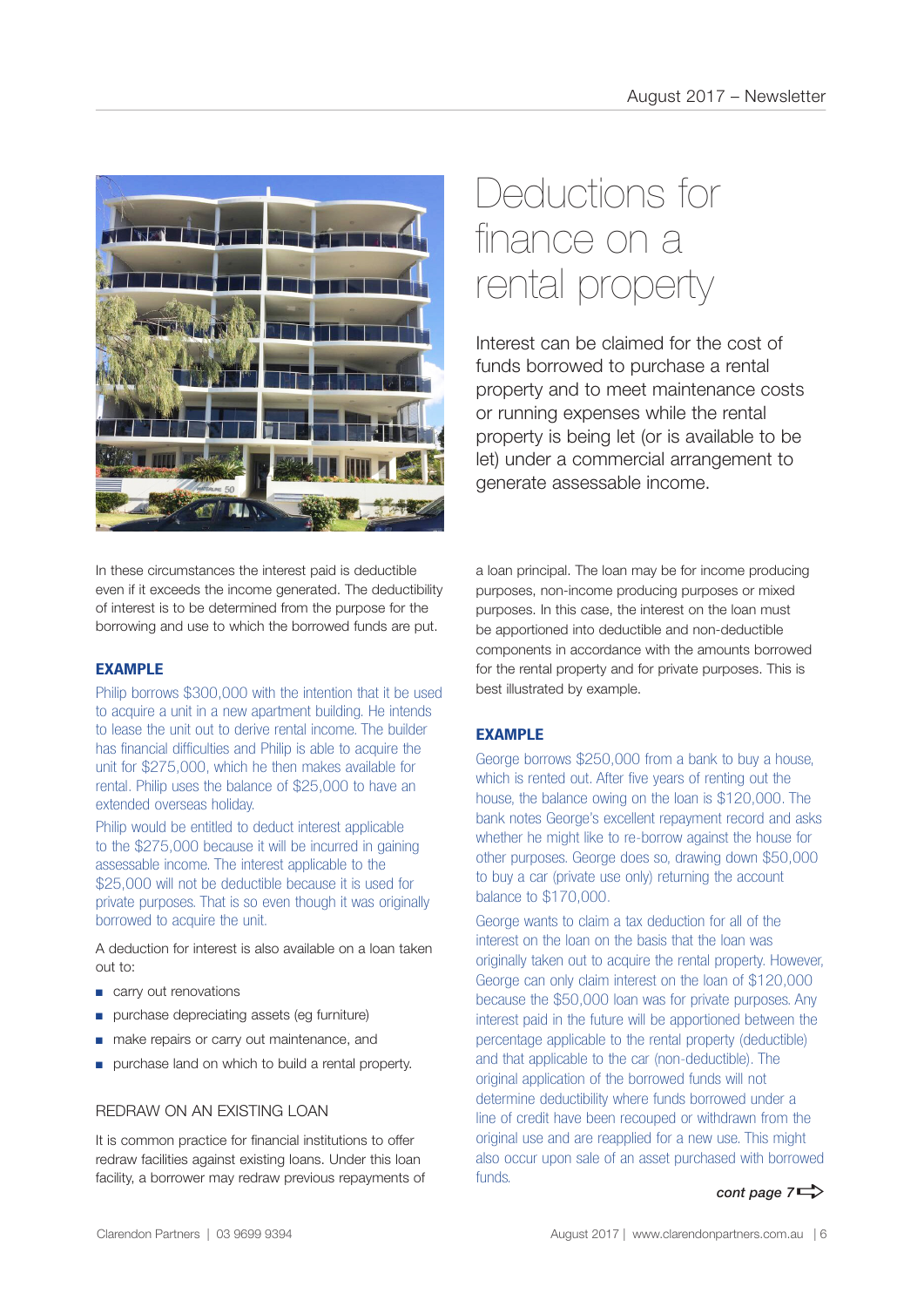#### Deductions for finance for a rental property *cont*

Given the difficulties in apportioning interest that accrues on a daily basis, the ATO generally accepts a monthly calculation using an apportionment approach based on the average outstanding principal used that month for income producing purposes. This is calculated as follows:

#### Total interest accrued for the month x Deductible interest %

The deductible interest percentage is calculated as follows:

$$
((A + B) \div (C + D)) \times 100
$$

Where:

 $A =$  opening balance (beginning of month) of outstanding principal used for income producing purposes,

 $B =$  closing balance (end of month) of outstanding principal used for income producing purposes,

 $C =$  opening balance of total outstanding principal,

 $D =$  closing balance of total outstanding principal.

### SPLIT OR LINKED LOANS

According to the relevant legislation, a linked loan is "a credit facility taken out with a financial institution under which there are two or more loans with an account being maintained in respect of each loan." A split loan is "a credit facility taken out with a financial institution under which there is one loan with sub-accounts being maintained in respect of that loan."

The outcome of a particular court case was in one instance cited by the ATO in order to apply a general antiavoidance provision of the tax law to strike down the use of such a facility in the manner adopted by the taxpayer in that case. The taxpayer capitalised interest accruing on the investment component of the loan and applied all cash to the repayment of the private component (the interest in respect of which was non-deductible). Thus, the effect of the arrangement in this case was to re-characterise interest (on the home loan) that would have been otherwise non-deductible, as deductible.

Therefore anyone taking out a loan to purchase a rental property should carefully consider their financing arrangements. In particular, avoid the mixing of accounts that have both deductible and non-deductible components. Professional advice should be sought before signing up to the loan as it is difficult to unwind arrangements that may turn out to be non-effective for tax purposes.

### LOAN ACCOUNT OFFSET FACILITY

Where the facility constitutes an acceptable "loan account offset arrangement", the availability of an interest deduction where funds are withdrawn for a private purpose differs to that of a redraw facility. According to an ATO ruling, under a loan account offset facility arrangement, the borrower typically operates two accounts:

- a loan account, and
- a deposit account.

There is no entitlement to receive interest payments or payments in the nature of interest on the amounts credited to the deposit account. The reduction in the loan account interest is achieved by offsetting the balances of the two accounts.

As a general rule, the ATO considers that a taxpayer with an acceptable loan account offset arrangement with dual accounts is entitled to claim a deduction for the full amount of interest while the loan is used wholly for income producing purposes. Any reduction to the interest payable would typically not be assessable as no amount of interest has been received or credited to the borrower. Significantly, in a number of private rulings the ATO accepts that interest on the loan account will remain fully deductible if funds are withdrawn from the "deposit account" and used for non-income producing purposes. The Commissioner's rationale for this position is that:

- depositing funds into the deposit account will decrease the interest payable on the loan account but will not decrease of the balance of the loan account. and
- withdrawing funds from the deposit account will increase the interest payable on the loan account but again, will not impact the loan account balance.

From a tax perspective, the offset account arrangement provides a more flexible and favourable tax outcome where funds are accessed for private use. Essentially, taxpayers will need to evaluate these facilities in line with their commercial objectives.

### **EXAMPLE**

On 1 July 2016, Jimmy acquired a rental property that was funded by way of a 25 year loan. The initial loan amount was \$300,000 and provides a loan offset facility such that any repayments can be made to deposit account. Interest is charged at the end of the month on the net balance between the loan account and the deposit account. During the 2015-16 income year, Jimmy made total repayments of \$100,000 into the deposit account.

#### *cont page*  $8 \Rightarrow$